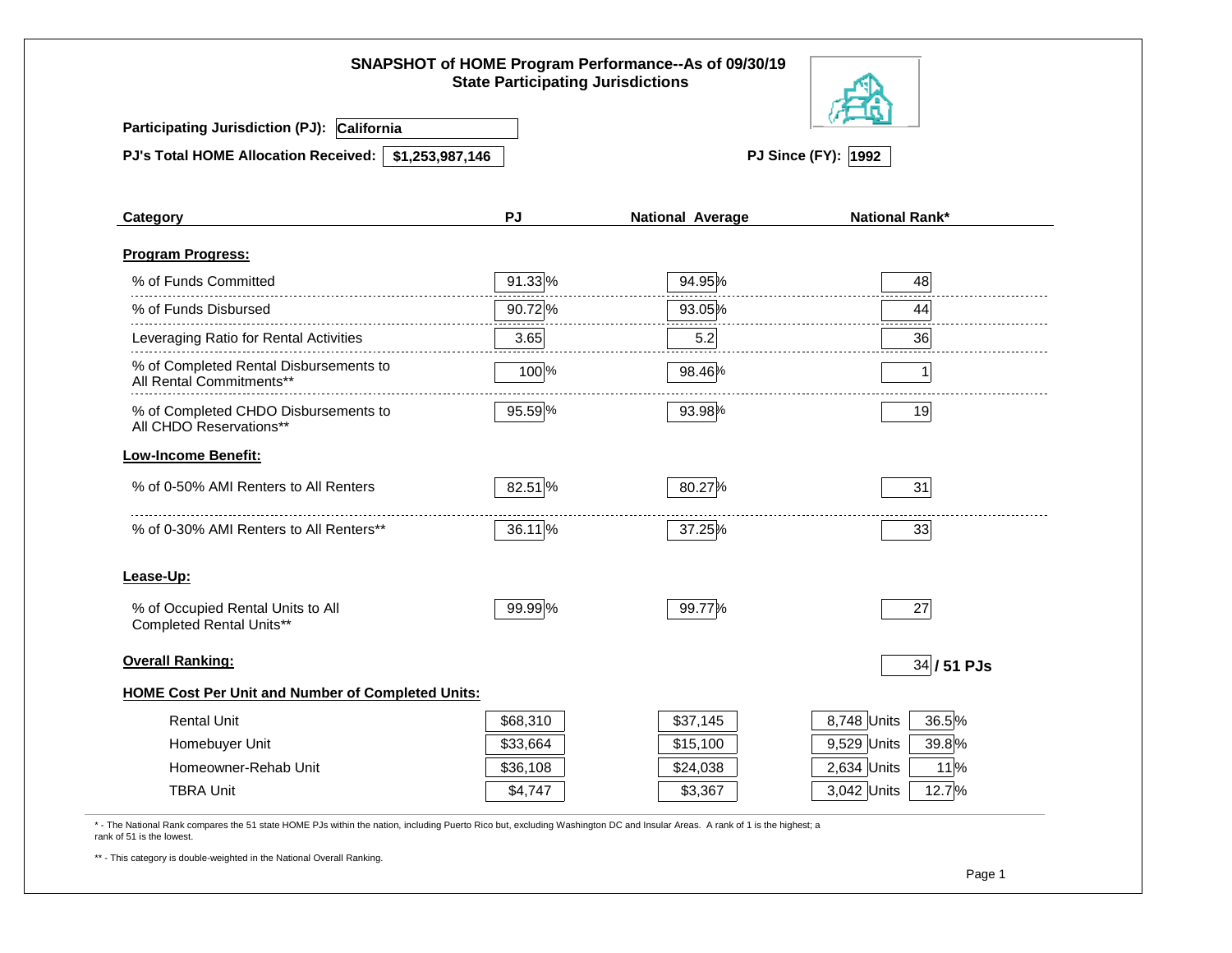|                                                                                                                               |             |                                |               |                                    |                 |                  | <b>Program and Beneficiary Characteristics for Completed Units</b> |                   |                                   |        |               |
|-------------------------------------------------------------------------------------------------------------------------------|-------------|--------------------------------|---------------|------------------------------------|-----------------|------------------|--------------------------------------------------------------------|-------------------|-----------------------------------|--------|---------------|
| <b>Participating Jurisdiction (PJ): California</b>                                                                            |             |                                |               |                                    | $\overline{CA}$ |                  |                                                                    |                   |                                   |        |               |
| <b>Total Development Costs:</b><br>(average reported cost per unit in                                                         |             |                                | <b>Rental</b> | <b>Homebuyer</b>                   |                 | <b>Homeowner</b> | <b>CHDO Operating Expenses:</b>                                    |                   | PJ:                               |        | $0.6$ %       |
| <b>HOME-assisted projects)</b>                                                                                                | PJ:         |                                | \$214,368     | \$126,149                          |                 | \$43,330         |                                                                    | (% of allocation) | <b>National Avg:</b>              |        | $1.1$ %       |
|                                                                                                                               | State:*     |                                | \$190,858     | \$131,515                          |                 | \$30,342         |                                                                    |                   |                                   |        |               |
|                                                                                                                               | National:** |                                | \$135,225     | \$88,236                           |                 | \$26,222         | R.S. Means Cost Index:                                             |                   | 1.09                              |        |               |
|                                                                                                                               |             | <b>Rental</b><br>$\frac{9}{6}$ |               | <b>Homebuyer Homeowner</b><br>$\%$ | <b>TBRA</b>     |                  |                                                                    |                   | <b>Rental Homebuyer Homeowner</b> |        | <b>TBRA</b>   |
| <b>RACE:</b>                                                                                                                  |             |                                | %             |                                    | $\%$            |                  | <b>HOUSEHOLD TYPE:</b>                                             | $\%$              | ℅                                 | $\%$   | $\frac{9}{6}$ |
| White:                                                                                                                        |             | 46.7                           | 35.9          | 60.6                               | 49.5            |                  | Single/Non-Elderly:                                                | 15.4              | 11.0                              | 13.6   | 28.2          |
| <b>Black/African American:</b>                                                                                                |             | 6.2                            | 2.4           | 3.9                                | 8.1             | Elderly:         |                                                                    | 27.4              | 3.5                               | 49.6   | 22.0          |
| Asian:                                                                                                                        |             | 1.1                            | 2.3           | 0.9                                | 1.9             |                  | <b>Related/Single Parent:</b>                                      | 26.2              | 20.5                              | 11.9   | 29.4          |
| American Indian/Alaska Native:                                                                                                |             | 0.9                            | 0.8           | 0.6                                | 0.6             |                  | <b>Related/Two Parent:</b>                                         | 26.2              | 57.5                              | 19.7   | 16.2          |
| Native Hawaiian/Pacific Islander:                                                                                             |             | 0.5                            | 0.3           | 0.3                                | 0.6             | Other:           |                                                                    | 4.6               | 4.6                               | 4.1    | 4.2           |
| American Indian/Alaska Native and White:                                                                                      |             | 0.3                            | 0.2           | 0.3                                | 0.3             |                  |                                                                    |                   |                                   |        |               |
| Asian and White:                                                                                                              |             | 0.1                            | 0.1           | 0.0                                | 0.3             |                  |                                                                    |                   |                                   |        |               |
| <b>Black/African American and White:</b>                                                                                      |             | 0.3                            | 0.1           | 0.1                                | 0.3             |                  |                                                                    |                   |                                   |        |               |
| American Indian/Alaska Native and Black:                                                                                      |             | 0.1                            | 0.0           | 0.1                                | 0.0             |                  |                                                                    |                   |                                   |        |               |
| <b>Other Multi Racial:</b>                                                                                                    |             | 1.9                            | 0.5           | 0.4                                | 0.0             |                  |                                                                    |                   |                                   |        |               |
| Asian/Pacific Islander:                                                                                                       |             | 1.0                            | 2.2           | 0.5                                | 0.0             |                  |                                                                    |                   |                                   |        |               |
| <b>ETHNICITY:</b>                                                                                                             |             |                                |               |                                    |                 |                  |                                                                    |                   |                                   |        |               |
| <b>Hispanic</b>                                                                                                               |             | 40.8                           | 55.3          | 32.3                               | 38.2            |                  |                                                                    |                   |                                   |        |               |
| <b>HOUSEHOLD SIZE:</b>                                                                                                        |             |                                |               |                                    |                 |                  | <b>SUPPLEMENTAL RENTAL ASSISTANCE:</b>                             |                   |                                   |        |               |
| 1 Person:                                                                                                                     |             | 33.6                           | 10.8          | 38.5                               | 44.3            | Section 8:       |                                                                    | 13.8              | 0.4                               |        |               |
| 2 Persons:                                                                                                                    |             | 19.7                           | 15.0          | 29.1                               | 18.1            |                  | <b>HOME TBRA:</b>                                                  | 2.0               |                                   |        |               |
| 3 Persons:                                                                                                                    |             | 15.9                           | 20.3          | 11.4                               | 19.7            | Other:           |                                                                    | 14.0              |                                   |        |               |
| 4 Persons:                                                                                                                    |             | 15.9                           | 23.7          | 8.0                                | 8.4             |                  | No Assistance:                                                     | 70.2              |                                   |        |               |
| 5 Persons:                                                                                                                    |             | 9.0                            | 15.8          | 6.6                                | 4.9             |                  |                                                                    |                   |                                   |        |               |
| 6 Persons:                                                                                                                    |             | 4.3                            | 8.2           | 4.0                                | 3.9             |                  |                                                                    |                   |                                   |        |               |
| 7 Persons:                                                                                                                    |             | 1.2                            | 3.7           | 1.1                                | 0.6             |                  |                                                                    |                   |                                   |        |               |
| 8 or more Persons:                                                                                                            |             | 0.3                            | 2.5           | 1.3                                | 0.0             |                  | # of Section 504 Compliant Units :                                 |                   | 1952                              |        |               |
| * The State average includes all local and the State PJs within that state                                                    |             |                                |               |                                    |                 |                  |                                                                    |                   |                                   |        |               |
| ** The National average includes all local and State PJs, and Insular Areas                                                   |             |                                |               |                                    |                 |                  |                                                                    |                   |                                   |        |               |
| # Section 8 vouchers can be used for First-Time Homebuyer Downpayment Assistance.<br><b>HOME Program Performance SNAPSHOT</b> |             |                                |               |                                    |                 |                  |                                                                    |                   |                                   |        |               |
| Source: Data entered by HOME Participating Jurisdictions into HUD's Integrated Disbursement and Information System (IDIS)     |             |                                |               |                                    |                 |                  |                                                                    |                   |                                   | Page 2 |               |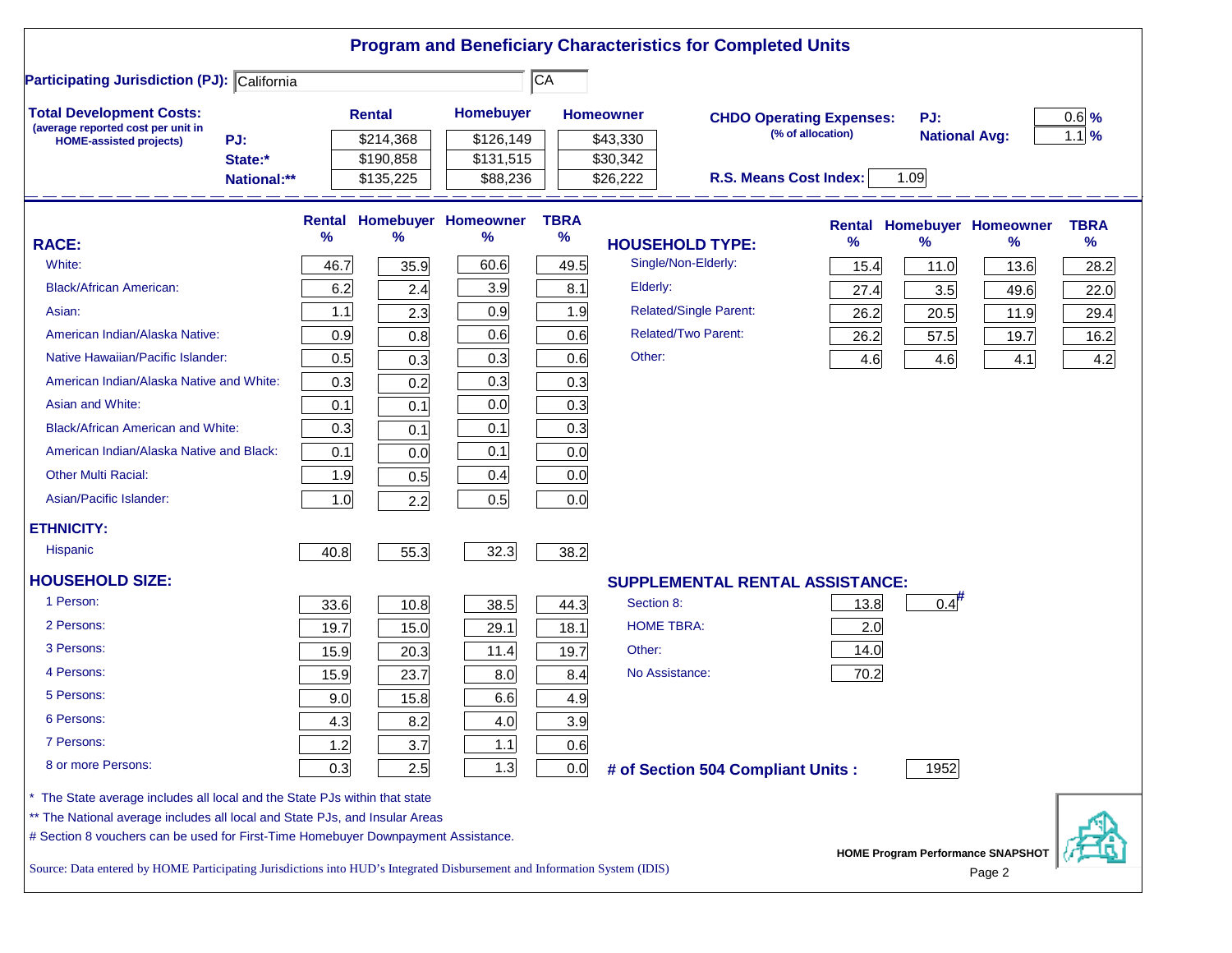| <b>HOME PROGRAM --</b><br><b>SNAPSHOT WORKSHEET - RED FLAG INDICATORS</b><br>State Participating Jurisdictions with Rental Production Activities |                                                                            |                   |                   |                 |  |  |
|--------------------------------------------------------------------------------------------------------------------------------------------------|----------------------------------------------------------------------------|-------------------|-------------------|-----------------|--|--|
| <b>Participating Jurisdiction (PJ):</b>                                                                                                          | California                                                                 |                   | State:<br>CA      |                 |  |  |
| <b>Overall Rank:</b><br><b>Summary:</b><br>33<br>Of the 5 Indicators are Red Flags                                                               |                                                                            |                   |                   |                 |  |  |
| <b>FACTOR</b>                                                                                                                                    | <b>DESCRIPTION</b>                                                         | <b>THRESHOLD*</b> | <b>PJ RESULTS</b> | <b>RED FLAG</b> |  |  |
| 4                                                                                                                                                | % OF COMPLETED RENTAL<br>DISBURSEMENTS TO ALL<br><b>RENTAL COMMITMENTS</b> | $< 96.82\%$       | 100               |                 |  |  |
| $\overline{5}$                                                                                                                                   | % OF COMPLETED CHDO<br>DISBURSEMENTS TO ALL<br><b>CHDO RESERVATIONS</b>    | < 92.29%          | 95.59             |                 |  |  |
| 6                                                                                                                                                | % OF RENTERS BELOW<br>50% OF AREA MEDIAN<br><b>INCOME</b>                  | $< 70\%$ **       | 82.51             |                 |  |  |
| 8                                                                                                                                                | % OF OCCUPIED RENTAL<br>UNITS TO ALL RENTAL<br><b>UNITS</b>                | $< 99.84\%$       | 99.99             |                 |  |  |
|                                                                                                                                                  | "ALLOCATION-YEARS" NOT DISBURSED***                                        | > 2.080           | 2.76              |                 |  |  |

\* This Threshold indicates approximately the lowest 20% of the PJs

\*\* This percentage may indicate a problem with meeting the 90% of rental units and TBRA provided to households at 60% AMI requirement

\*\*\* Total of undisbursed HOME and ADDI funds through FY 2013 HOME and ADDI allocation amount. This is not a SNAPSHOT indicator, but a good indicator of program progress.

Source: Data entered by HOME Participating Jurisdictions into HUD's Integrated Disbursement and Information System (IDIS)

**HOME Program Performance SNAPSHOT**